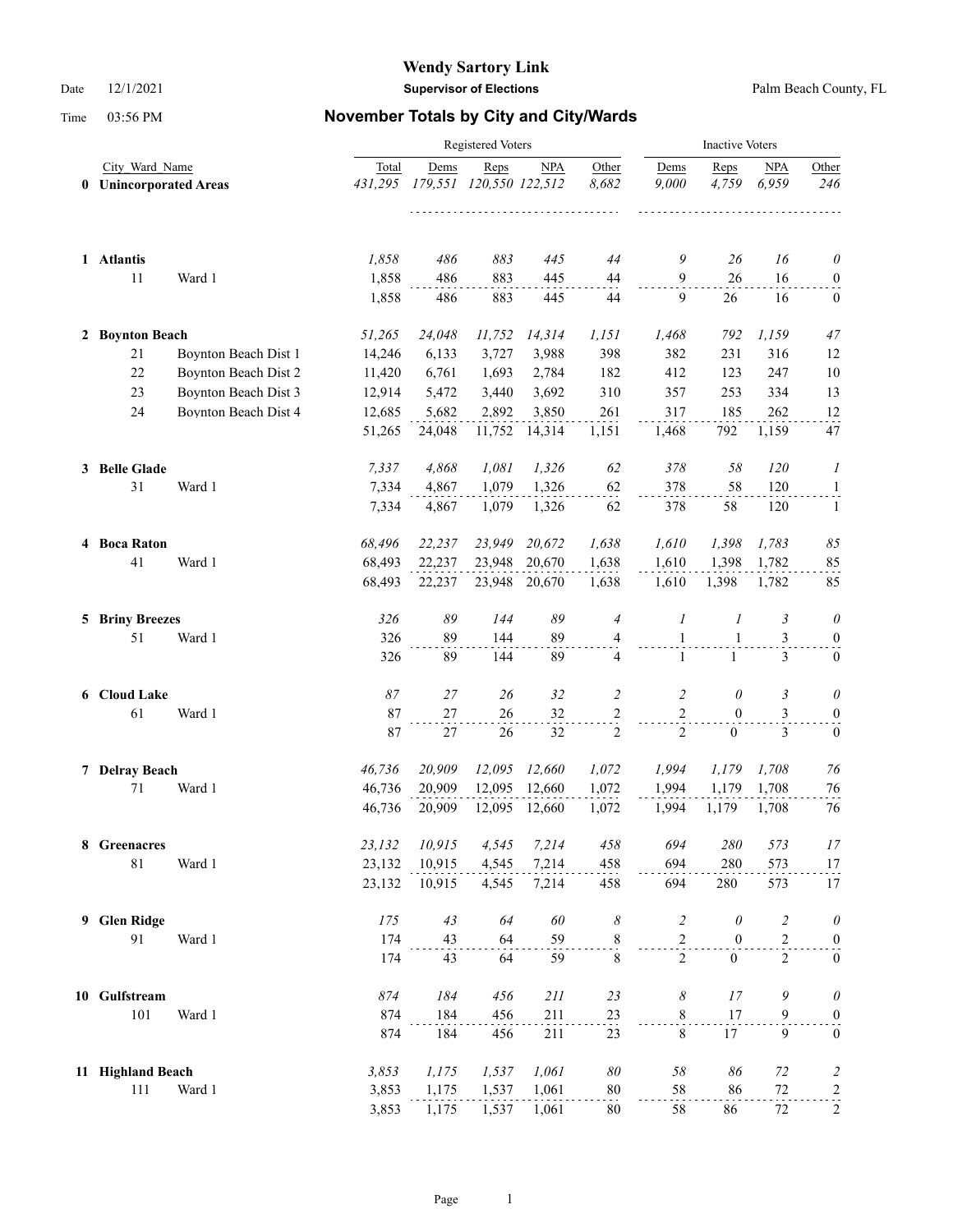|    |                             |        |        | <b>Inactive Voters</b> |           |        |        |                |                          |        |                          |
|----|-----------------------------|--------|--------|------------------------|-----------|--------|--------|----------------|--------------------------|--------|--------------------------|
|    | City Ward Name              |        | Total  | Dems                   | Reps      | NPA    | Other  | Dems           | Reps                     | NPA    | Other                    |
|    | 12 Haverhill                |        | 1,322  | 603                    | 331       | 371    | 17     | 33             | 6                        | 23     | 1                        |
|    | 121                         | Ward 1 | 1,322  | 603                    | 331       | 371    | 17     | 33             | 6                        | 23     | $\frac{1}{\cdot}$        |
|    |                             |        | 1,322  | 603                    | 331       | 371    | 17     | 33             | 6                        | 23     | $\mathbf{1}$             |
|    | 13 Hypoluxo                 |        | 2,084  | 699                    | 692       | 618    | $75\,$ | 51             | 49                       | 72     | $\overline{c}$           |
|    | 131                         | Ward 1 | 2,084  | 699                    | 692       | 618    | 75     | 51             | 49                       | $72\,$ | $\overline{a}$           |
|    |                             |        | 2,084  | 699                    | 692       | 618    | 75     | 51             | 49                       | 72     | $\sqrt{2}$               |
|    | 14 Juno Beach               |        | 3,110  | 798                    | 1,447     | 775    | 90     | 56             | 116                      | 87     | 6                        |
|    | 141                         | Ward 1 | 3,110  | 798                    | 1,447     | 775    | $90\,$ | 56             | 116                      | 87     | 6                        |
|    |                             |        | 3,110  | 798                    | 1,447     | 775    | 90     | 56             | 116                      | 87     | 6                        |
| 15 | <b>Jupiter Inlet Colony</b> |        | 393    | 69                     | 219       | 90     | 15     | 3              | $\overline{4}$           | 7      | 1                        |
|    | 151                         | Ward 1 | 393    | 69                     | 219       | 90     | 15     | $\mathfrak{Z}$ | $\overline{\mathcal{L}}$ | $\tau$ | $\mathbf{1}$             |
|    |                             |        | 393    | 69                     | 219       | 90     | 15     | 3              | 4                        | 7      | $\mathbf{1}$             |
|    | 16 Jupiter                  |        | 44,532 | 12,480                 | 18,279    | 12,589 | 1,184  | 757            | 975                      | 902    | 44                       |
|    | 161                         | Ward 1 | 44,531 | 12,480                 | 18,279    | 12,588 | 1,184  | 757            | 975                      | 902    | 44                       |
|    |                             |        | 44,531 | 12,480                 | 18,279    | 12,588 | 1,184  | 757            | 975                      | 902    | 44                       |
|    | 17 Lantana                  |        | 6,986  | 2,982                  | 1,774     | 2,066  | 164    | 224            | 101                      | 218    | $\boldsymbol{\delta}$    |
|    | 171                         | Ward 1 | 6,986  | 2,982                  | 1,774     | 2,066  | 164    | 224            | 101                      | 218    | $\frac{8}{1}$            |
|    |                             |        | 6,986  | 2,982                  | 1,774     | 2,066  | 164    | 224            | 101                      | 218    | 8                        |
|    | 18 Lake Clarke Shores       |        | 2,773  | 1,007                  | 1,073     | 648    | 45     | 25             | 23                       | 21     | $\theta$                 |
|    | 181                         | Ward 1 | 2,771  | 1,006                  | 1,072     | 648    | 45     | 25             | 23                       | 21     | $\boldsymbol{0}$         |
|    |                             |        | 2,771  | 1,006                  | 1,072     | 648    | 45     | 25             | 23                       | 21     | $\boldsymbol{0}$         |
|    | 19 Loxahatchee Groves       |        | 2,301  | 665                    | 931       | 664    | 41     | 26             | 31                       | 39     | 1                        |
|    | 191                         | Ward 1 | 2,301  | 665                    | 931       | 664    | 41     | 26             | 31                       | 39     | $\overline{1}$           |
|    |                             |        | 2,301  | 665                    | 931       | 664    | 41     | 26             | 31                       | 39     | $\mathbf{1}$             |
|    | 20 Lake Park                |        | 5,025  | 2,660                  | 978       | 1,301  | 86     | 214            | 90                       | 155    | 4                        |
|    | 201                         | Ward 1 | 5,025  | 2,660                  | 978       | 1,301  | 86     | 214            | 90                       | 155    | $\overline{\mathcal{L}}$ |
|    |                             |        | 5,025  | 2,660                  | 978       | 1,301  | 86     | 214            | 90                       | 155    | 4                        |
|    | 21 Lake Worth Beach         |        | 17,657 | 8,545                  | 3,455     | 5,236  | 421    | 985            | 433                      | 948    | 55                       |
|    | 211                         | Ward 1 | 17,657 | 8,545                  | 3,455     | 5,236  | 421    | 985            | 433                      | 948    | 55                       |
|    |                             |        | 17,657 | 8,545                  | 3,455     | 5,236  | 421    | 985            | 433                      | 948    | 55                       |
| 22 | Manalapan                   |        | 379    | 76                     | 201       | 93     | 9      | $\overline{c}$ | $\overline{7}$           | 6      | $\theta$                 |
|    | 221                         | Ward 1 | 379    | 76                     | 201       | 93     | 9      | $\overline{c}$ | 7                        | 6      | $\boldsymbol{0}$         |
|    |                             |        | 379    | 76                     | 201       | 93     | 9      | $\overline{2}$ | $\tau$                   | 6      | $\boldsymbol{0}$         |
| 23 | <b>Mangonia Park</b>        |        | 941    | 709                    | $4\theta$ | 182    | 10     | 74             | 5                        | 39     | $\theta$                 |
|    | 231                         | Ward 1 | 941    | 709                    | 40        | 182    | 10     | 74             | 5                        | 39     | $\boldsymbol{0}$         |
|    |                             |        | 941    | 709                    | 40        | 182    | 10     | 74             | 5                        | 39     | $\boldsymbol{0}$         |
|    | 24 North Palm Beach         |        | 10,473 | 2,970                  | 4,587     | 2,648  | 268    | 245            | 276                      | 238    | 13                       |
|    | 241                         | Ward 1 | 10,473 | 2,970                  | 4,587     | 2,648  | 268    | 245            | 276                      | 238    | 13                       |
|    |                             |        | 10,473 | 2,970                  | 4,587     | 2,648  | 268    | 245            | 276                      | 238    | 13                       |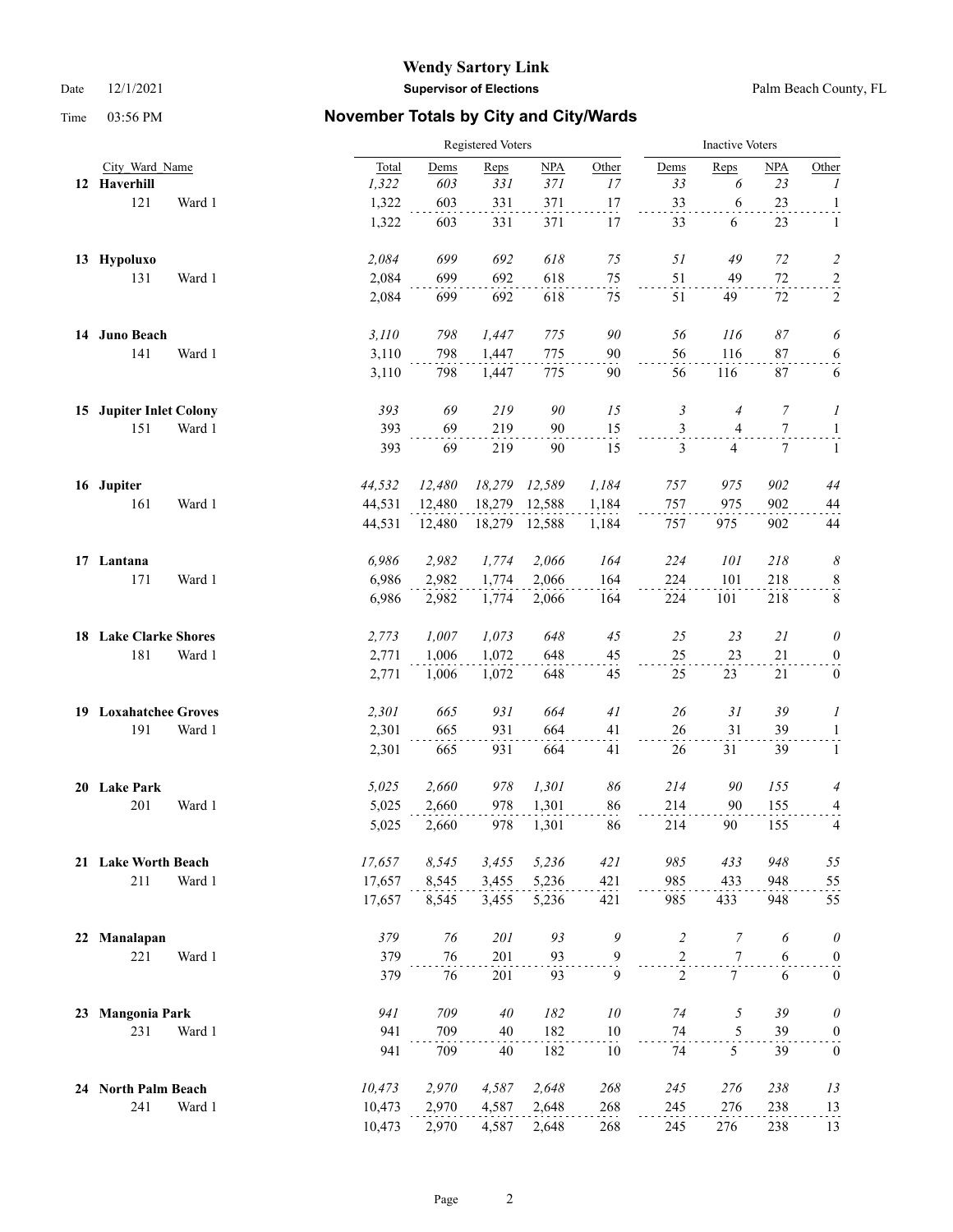|    |                          |        | Registered Voters |        |               |                         |                | <b>Inactive Voters</b> |                  |                  |  |  |
|----|--------------------------|--------|-------------------|--------|---------------|-------------------------|----------------|------------------------|------------------|------------------|--|--|
|    | City Ward Name           | Total  | Dems              | Reps   | NPA           | Other                   | Dems           | Reps                   | <b>NPA</b>       | Other            |  |  |
|    | 25 Ocean Ridge           | 1,610  | 402               | 738    | 426           | $44$                    | 27             | 60                     | 45               | $\sqrt{2}$       |  |  |
|    | 251<br>Ward 1            | 1,609  | 401               | 738    | 426           | $44\,$                  | 27             | 60                     | 45               | $\overline{a}$   |  |  |
|    |                          | 1,609  | 401               | 738    | 426           | 44                      | 27             | 60                     | 45               | $\overline{c}$   |  |  |
|    | 26 Pahokee               | 2,814  | 1,948             | 346    | 501           | 19                      | 162            | 28                     | 43               | 1                |  |  |
|    | 261<br>Ward 1            | 2,814  | 1,948             | 346    | 501           | 19                      | 162            | 28                     | 43               | $\overline{a}$   |  |  |
|    |                          | 2,814  | 1,948             | 346    | 501           | 19                      | 162            | 28                     | 43               | 1                |  |  |
|    | 27 Palm Beach            | 8,227  | 2,086             | 3,736  | 2,164         | 241                     | 209            | 262                    | 212              | 15               |  |  |
|    | 271<br>Ward 1            | 8,227  | 2,086             | 3,736  | 2,164         | 241                     | 209            | 262                    | 212              | 15               |  |  |
|    |                          | 8,227  | 2,086             | 3,736  | 2,164         | 241                     | 209            | 262                    | 212              | 15               |  |  |
|    | 28 Palm Beach Gardens    | 45,716 | 14,407            | 17,601 | 12,507        | 1,201                   | 882            | 882                    | 973              | 55               |  |  |
|    | 281<br>Ward 1            | 45,716 | 14,407            | 17,601 | 12,507        | 1,201                   | 882            | 882                    | 973              | 55               |  |  |
|    |                          | 45,716 | 14,407            | 17,601 | 12,507        | 1,201                   | 882            | 882                    | 973              | 55               |  |  |
| 29 | <b>Palm Beach Shores</b> | 1,062  | 275               | 450    | 310           | 27                      | 30             | 33                     | 43               | 3                |  |  |
|    | 291<br>Ward 1            | 1,061  | 275               | 449    | 310           | $27\,$                  | 30             | 33                     | 43               | $\frac{3}{2}$    |  |  |
|    |                          | 1,061  | 275               | 449    | 310           | $27\,$                  | 30             | 33                     | 43               | $\mathfrak{Z}$   |  |  |
|    | 30 Palm Springs          | 11,373 | 4,881             | 2,549  | 3,734         | 209                     | 395            | 168                    | 373              | 15               |  |  |
|    | 301<br>Ward 1            | 11,373 | 4,881             | 2,549  | 3,734         | 209                     | 395            | 168                    | 373              | 15               |  |  |
|    |                          | 11,373 | 4,881             | 2,549  | 3,734         | 209                     | 395            | 168                    | 373              | 15               |  |  |
|    | 31 Riviera Beach         | 24,348 | 15,156            | 3,550  | 5,274         | 368                     | 1,274          | 316                    | 641              | $30\,$           |  |  |
|    | 311<br>Ward 1            | 24,347 | 15,155            | 3,550  | 5,274         | 368                     | 1,274          | 316                    | 641              | 30               |  |  |
|    |                          | 24,347 | 15,155            | 3,550  | 5,274         | 368                     | 1,274          | 316                    | 641              | $30\,$           |  |  |
| 32 | <b>Royal Palm Beach</b>  | 27,389 | 11,804            | 6,981  | 8,031         | 573                     | 533            | 305                    | 481              | $18\,$           |  |  |
|    | 321<br>Ward 1            | 27,389 | 11,804            | 6,981  | 8,031         | 573                     | 533            | 305                    | 481              | 18               |  |  |
|    |                          | 27,389 | 11,804            | 6,981  | 8,031         | 573                     | 533            | 305                    | 481              | 18               |  |  |
| 33 | <b>South Bay</b>         | 1,506  | 1,187             | 85     | 223           | 11                      | 101            | 6                      | 17               | $\theta$         |  |  |
|    | 331<br>Ward 1            | 1,505  | 1,186             | 85     | 223           | 11                      | 101            | 6                      | 17               | $\overline{0}$   |  |  |
|    |                          | 1,505  | 1,186             | 85     | 223           | 11                      | 101            | 6                      | 17               | $\boldsymbol{0}$ |  |  |
|    | 34 South Palm Beach      | 1,321  | 403               | 506    | 378           | 34                      | 44             | 42                     | 46               | $\theta$         |  |  |
|    | 341<br>Ward 1            | 1,321  | 403               | 506    | 378           | 34                      | 44             | 42                     | 46               | $\boldsymbol{0}$ |  |  |
|    |                          | 1,321  | 403               | 506    | 378           | 34                      | 44             | 42                     | 46               | $\boldsymbol{0}$ |  |  |
|    | 35 Tequesta              | 4,942  | 1,188             | 2,375  | 1,273         | 106                     | 75             | 116                    | 91               | 5                |  |  |
|    | 351<br>Ward 1            | 4,942  | 1,188             | 2,375  | 1,273         | 106                     | 75             | 116                    | 91               | $\frac{5}{1}$    |  |  |
|    |                          | 4,942  | 1,188             | 2,375  | 1,273         | 106                     | 75             | 116                    | 91               | 5                |  |  |
| 36 | <b>Village Of Golf</b>   | 275    | $38\,$            | 186    | 47            | $\overline{4}$          | $\overline{c}$ | $10\,$                 | $\boldsymbol{l}$ | $\theta$         |  |  |
|    | 361<br>Ward 1            | 273    | 36                | 186    | 47            | $\overline{\mathbf{4}}$ | $\overline{c}$ | 10                     | $\mathbf{1}$     | $\boldsymbol{0}$ |  |  |
|    |                          | 273    | 36                | 186    | 47            | $\overline{4}$          | $\overline{2}$ | 10                     | $\mathbf{1}$     | $\mathbf{0}$     |  |  |
| 37 | Wellington               | 42,798 | 15,187            | 14,010 | 12,630        | 971                     | 875            | 840                    | 920              | 39               |  |  |
|    | 371<br>Ward 1            | 42,797 | 15,187            |        | 14,010 12,629 | 971                     | 875            | 840                    | 920              | 39               |  |  |
|    |                          | 42,797 | 15,187            |        | 14,010 12,629 | 971                     | 875            | 840                    | 920              | 39               |  |  |